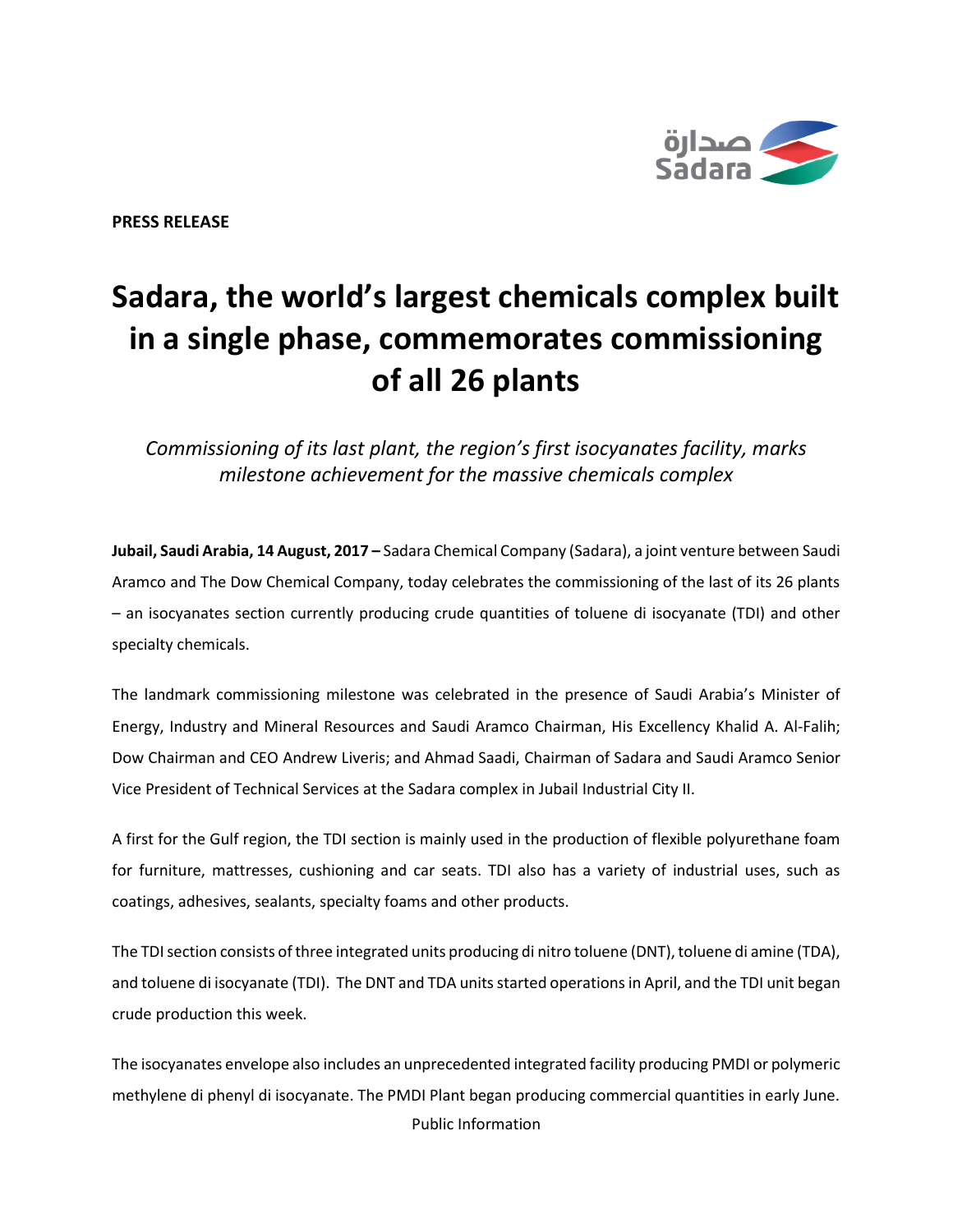Additionally, Sadara is producing another important polyurethane precursor – polyether polyols. The company's Polyols Plant came on-stream in late July.

The world's largest integrated chemicals complex ever built in a single phase, and established by the largest foreign direct investment in the Saudi petrochemicals industry, Sadara has been bringing its chemical plants on-stream in a carefully planned sequence and will produce more than three million tons of high-value performance plastics and specialty chemical products annually. Sadara's mixed feed cracker, the heart of Sadara's operations, started up in August 2016, cracking ethane gas and naphtha liquid feedstock to produce chemicals for the site's other facilities. Sadara's four polyethylene production units came on-line between late 2015 and early 2017.

Thirty-two polyethylene products have been qualified to-date, serving more than 600 customers in 70 countries. An additional four new polyethylene products will be added to Sadara's capabilities by yearend.

Sadara's specialty chemicals portfolio includes facilities that manufacture propylene oxide, propylene glycol, ethylene oxide, glycol ethers, amines, isocyanates and polyether polyols.

Al-Falih said, "Sadara's commissioning positions the company to fully deliver its promise as a major catalyst for Saudi Arabia's economic future – a promise that will be felt in human terms.

"Sadara's slate of high-value chemicals, including many firsts for the Kingdom and the region, will create the quality performance, value-added and plastics products that support a higher living standard around the world, especially in the emerging Asia Pacific and Middle Eastern markets that will drive two-thirds of global petrochemical demand over the next decade.

"In addition to transforming the Kingdom from a consumer and importer to a global exporter, Sadara will create new value chains and technologies that will attract foreign and domestic investment, spurring new sectors and entrepreneurial business, and creating thousands of manufacturing jobs for Saudis. In this way, Sadara is perfectly aligned with the Kingdom's national transformation goals as expressed in Vision 2030. By driving non-oil sector growth, innovation and better-life opportunities, Sadara will deliver progress and prosperity now, and for generations to come."

Public Information Liveris said, "Today marks a pivotal moment for this game-changing joint venture – for Dow, our partners at Saudi Aramco and for the Kingdom of Saudi Arabia – delivering market-driven solutions that have never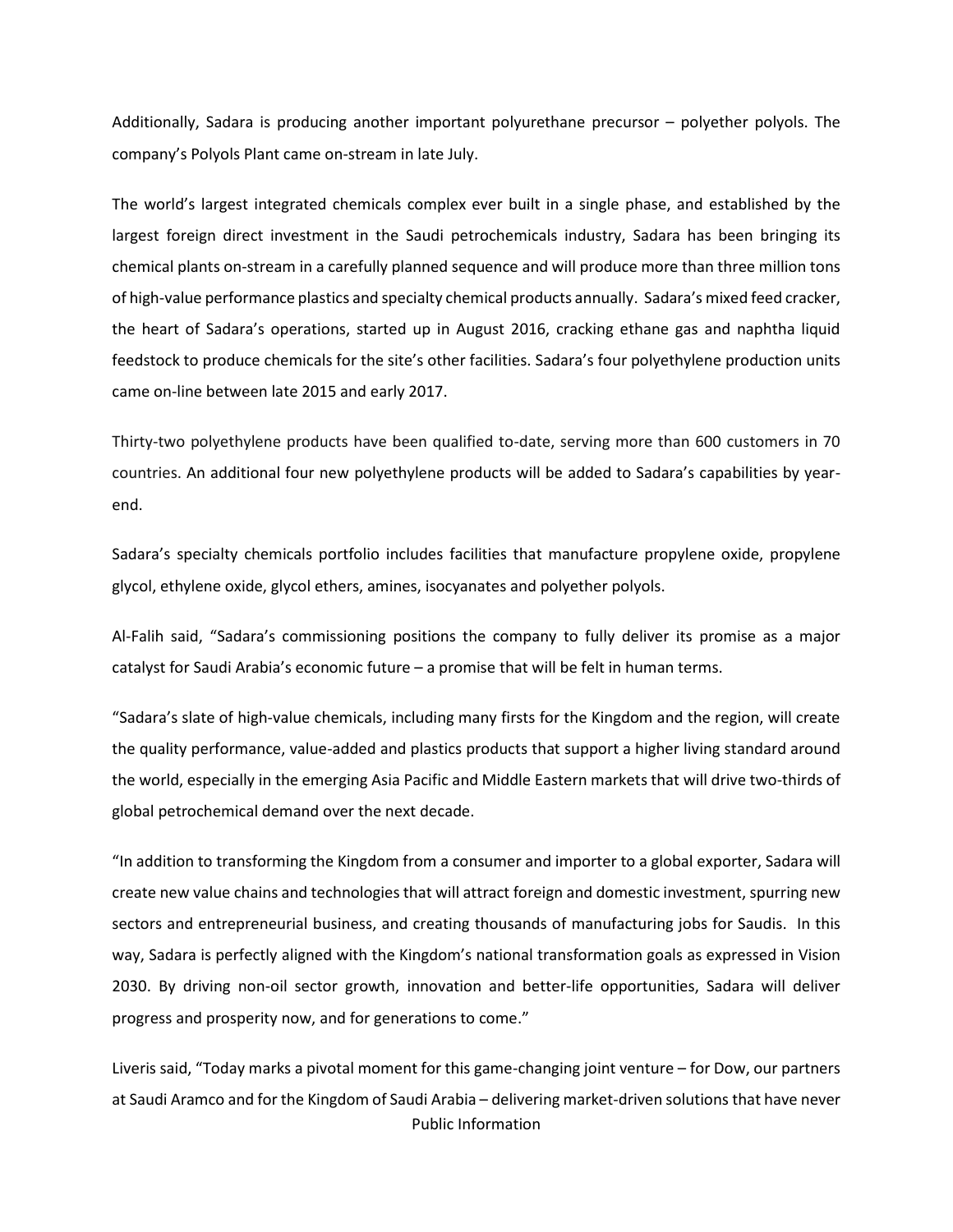before been manufactured in the Kingdom and supporting the diversification of its economy in line with Vision 2030. Dow has been a strategic partner in Saudi Arabia for more than four decades and is the Kingdom's largest foreign investor. Commissioning of Sadara's final plant marks a pivotal moment in the history of this landmark public and private partnership that advances Dow's growth strategy and will help transform the Kingdom's rich resources into solutions for the world through a thriving manufacturing sector."

Saudi Aramco President and CEO Amin H. Nasser called Sadara a major milestone in Saudi Aramco's strategic intent to become the world's foremost integrated energy and chemicals company.

"Sadara is a flagship chemicals project that significantly advances our ability to derive the maximum value from every hydrocarbon molecule, and to participate more broadly across the petroleum value chain," Nasser said.

"The closer integration of Saudi Aramco's refining networks with chemical production brings greater resilience and robustness to our portfolio. Using raw materials provided by SABIC, SATORP and Sadara itself, the complex will transform raw materials and feedstocks into high-value products – a position of strength that drives business growth. Our strategy to make chemicals a top-tier global business will have a multiplier effect on jobs, industries and technologies, especially through industrial parks as a base for conversion industries making plastics and plastic products from petrochemicals. As a creator of entirely new products and industries, Sadara is a transformational company that will benefit all stakeholders."

Sadara Chairman Ahmad Saadi said: "Sadara has come a long way from the shareholder agreement signing six years ago, to the official inauguration in November. Yet the commissioning of all our plants is not the finish-line, but Sadara's start in meeting rising demand for high-quality chemicals, plastics and performance products, especially in emerging markets, and stimulating Saudi Arabia's industrial growth across the automotive, construction, manufacturing, pharmaceuticals and consumer goods sectors."

The Sadara Chairman added: "The future will be demanding, but our determination and commitment are more than equal to the task. Knowing Sadara's 'can do' attitude, I'm confident that we will exceed the expectations that our shareholders have set for us."

Strategically located to benefit from competitive feedstocks, Sadara will serve the needs of Dow customers across the Asia Pacific, India, the Middle East, Africa and Central and Eastern Europe.